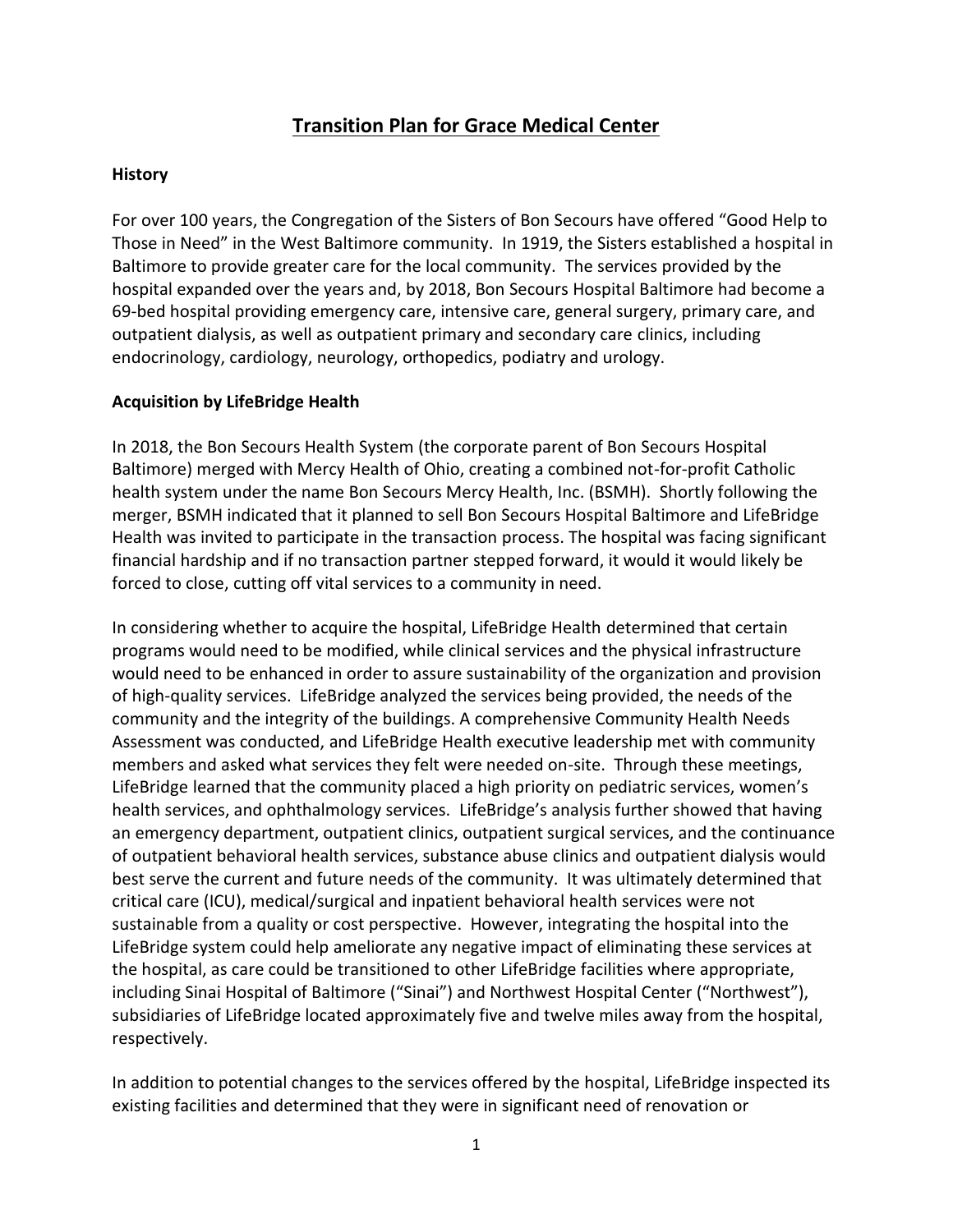replacement. LifeBridge proposed to construct a new, state-of-the-art facility either on the existing hospital campus or in the immediately surrounding neighborhood. To minimize disruption to the community in desperate need of healthcare services, LifeBridge planned to continue operating the emergency department and offer other streamlined services during the construction of the new site.

On November 1, 2019, LifeBridge Health acquired Bon Secours Hospital. With the acquisition came a new name: Grace Medical Center. At Grace Medical Center, LifeBridge Health continues what Bon Secours started -- focusing efforts on the social determinants of health, and providing healthcare for all, regardless of patients' socio-economic status and ability to pay.

#### **Conversion to Freestanding Medical Facility**

In conjunction with the Community Heath Needs Assessment and following conversations with community members and local non-profit partners, the decision was made, that as inpatient programs and beds were scaled back, the hospital would be converted into a freestanding medical facility, commonly referred to as an "FMF". Under Maryland law, an FMF is a facility offering medical and health services similar in nature to a hospital. However, the services which may be provided by a freestanding medical facility are narrower in scope than those which may be provided by a hospital. For example, an FMF is only permitted to retain patients overnight for observation. Similarly, an FMF does not provide complex inpatient surgical procedures, labor and delivery, oncology services or critical care. However, unlike an urgent care center that is more limited in services and has defined hours of operation, a freestanding medical facility provides more advanced lifesaving, imaging, and laboratory capabilities, 24 hours a day 7 days a week. FMFs also have staff that include physicians and nurses specifically trained and certified in emergency care. In Maryland, an FMF must be part of an acute care general hospital and must be physically separated from the hospital or hospital grounds. The FMF must also comply with the Emergency Medical Treatment and Labor Act (EMTALA) and the Medicare Conditions of Participation.

## Changes to the Hospital's Physical Plant and Site

As part of the transition to an FMF, Grace Medical Center will undergo a two-phase renovation process. In Phase I of the project, which is currently underway, the newest building on the existing hospital campus is currently being renovated to create a state-of-the-art emergency department, as well as new surgery and clinic space. The surgery space is expected to be completed by July 2020, while the emergency department and clinic space are expected to be completed by December 2020.

In Phase II of the project, the other buildings on the existing hospital campus will receive environmental remediation and demolition, allowing for the construction of a new 20,000 square foot outpatient behavioral health facility and green space for the community. The new on-site outpatient behavioral health facility will house programs which include a children's day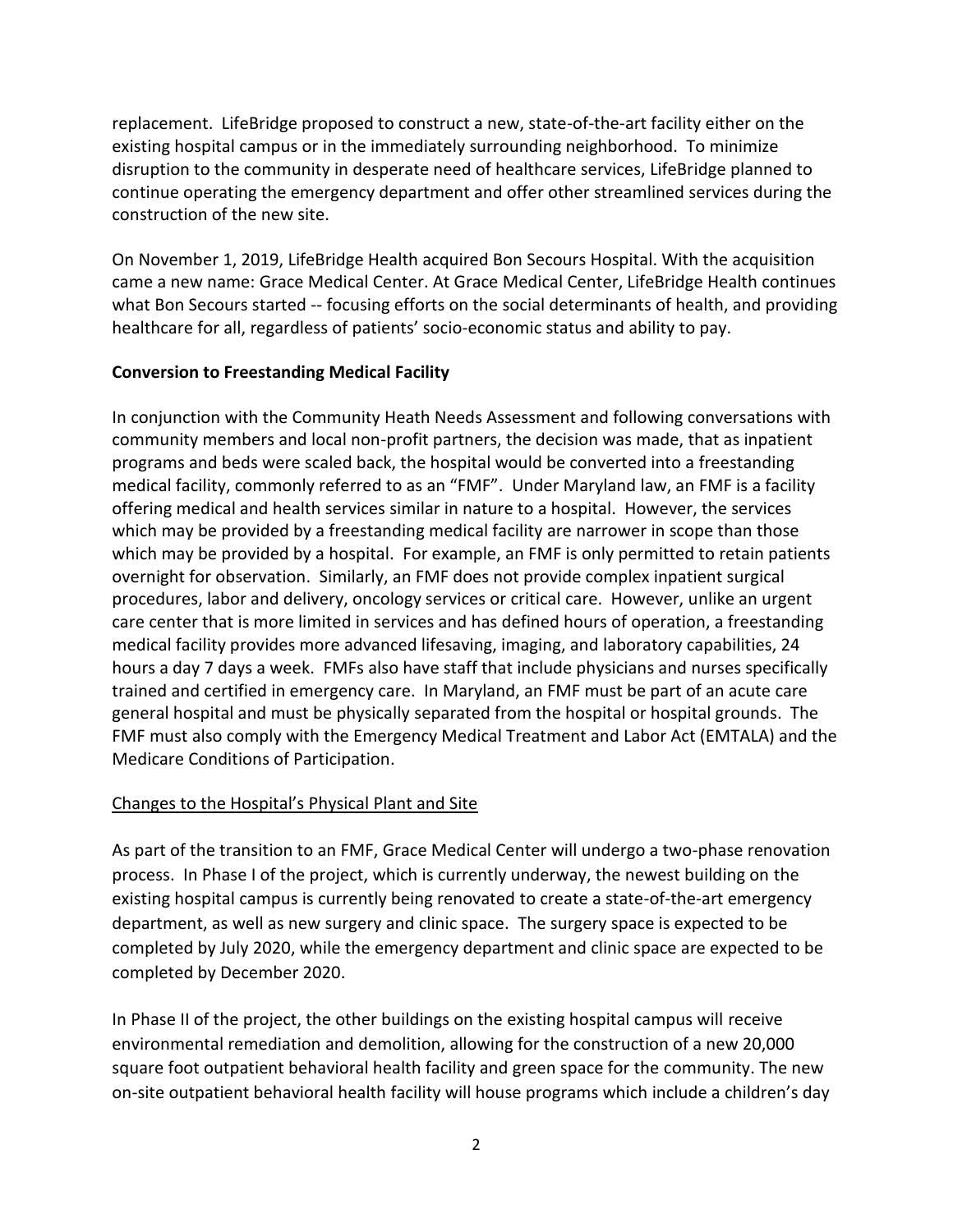school (for children 6-10 years old) operated under the supervision psychologists, an adult day program, and an outpatient behavioral health counseling program. The demolition of the existing hospital is expected to be complete in September 2021, while the new outpatient behavioral health facility is expected to be constructed by June 2023.

Please refer to the enclosed slides for additional information and visuals regarding the renovation plans.

# Provision of Acute Care Services

As a freestanding medical facility, Grace Medical Center will continue to provide a range of health and wellness services that are vital to the West Baltimore Community. These services include:

- 24/7 Emergency services
- 24/7 Observation services
- Outpatient dialysis
- Radiology
- Outpatient behavioral health and substance abuse clinics
- Primary care
- Outpatient surgery
- Outpatient Specialty care: pediatrics, OB/GYN, wound care, vascular surgery, orthopedics, ophthalmology, general outpatient surgery, endocrinology, cardiology, gastroenterology, podiatry, urology, neurology
- Diagnostic testing
- 3D Mammography
- Respiratory therapy
- Case management

These services may be modified over time, based on our ongoing evaluation of community health needs as well as feedback from the community.

## *Emergency and Observation*

As an FMF, Grace will continue to provide 24/7 emergency services and observation services but will no longer have inpatient care for medical or surgical cases, intensive care or inpatient behavioral health.

We anticipate 22,000-23,000 visits to the Grace emergency department and observation unit this year. The emergency room will continue to provide comprehensive services, from stabilizing critically ill or injured patients to servicing patients with lower acuity needs. The facility will also provide diagnostic radiology, telemedicine, and social services.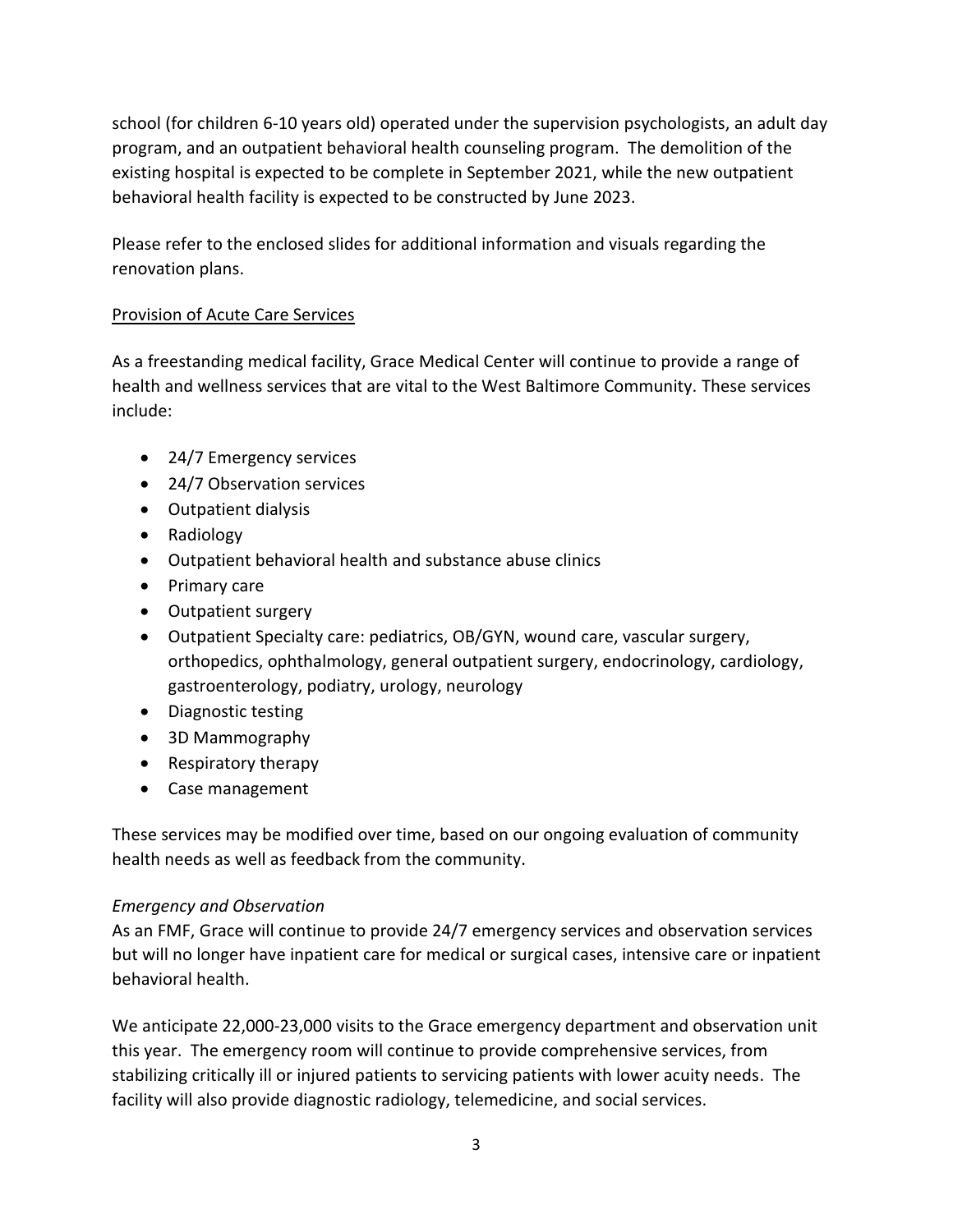An 8-bed observation unit will be part of the new state-of-the-art emergency department to assist patients who need less than 24 hours of care. Grace will also assist patients needing stabilization of chronic disease and medication management.

The FMF will continue to accept all priority levels from the city and local EMS providers. Grace Medical Center will communicate with LifeBridge Health's virtual hospital for all patients requiring inpatient medical, surgical, critical care or inpatient behavioral health services. Once a patient is stabilized at the FMF, the emergency physician working with the 'medical quarterback' at the virtual hospital will seamlessly transfer the patient to the appropriate level of care using the most appropriate means of medical transportation.

Due to the historical volumes of patients and the fact that certain clinical staff formerly stationed at Grace have been relocated to Sinai and Northwest, Sinai and Northwest are able to absorb patients from Grace. The LifeBridge virtual hospital is staffed by nurses, advance practice providers and physicians who will collaborate with the emergency provider at Grace and facilitate the appropriate transfer of the patient as a direct admission to the appropriate hospital and department for care. LBH has a long-standing partnership with Pulse Medical Transportation and has an ambulance stationed at Grace. The ambulance is equipped and staffed to provide advanced life support.

Beginning on November 1, 2020, patients arriving at Grace Medical Center in need of inpatient behavioral health services will be transferred to Sinai or Northwest's inpatient behavioral health units depending on the level of care needed and the preference of the patient. Patients in need of outpatient behavioral health services will continue to have access to a psychiatry case worker and psychiatry assessment through the Grace Medical Center Outpatient Behavioral health services programs. Currently Sinai and Northwest are working to expand their physical capacity for inpatient behavioral health patients. Sinai's construction will be completed and ready for inpatient behavioral health patients in November, and Northwest shortly thereafter. The current capacity at Grace Medical for inpatient behavioral health patients today is 20.

Grace currently uses the evidence based SBIRT (Screening, Brief Intervention, and Referral to Treatment) practice in the emergency department. These services are covered by grants that assist us in treating a large homeless and emergency population that come to the emergency department in crisis. A material number of patients struggle with substance abuse conditions. We are applying for grants to resume offering HIV testing in the emergency room.

Patients access Grace Medical Center's emergency department through city and private ambulance companies, walk-ins, private or public transportation. Grace Medical has agreements with private ambulance companies to transport patients to hospitals in the LifeBridge Health system for those patients who need to be admitted. Grace Medical has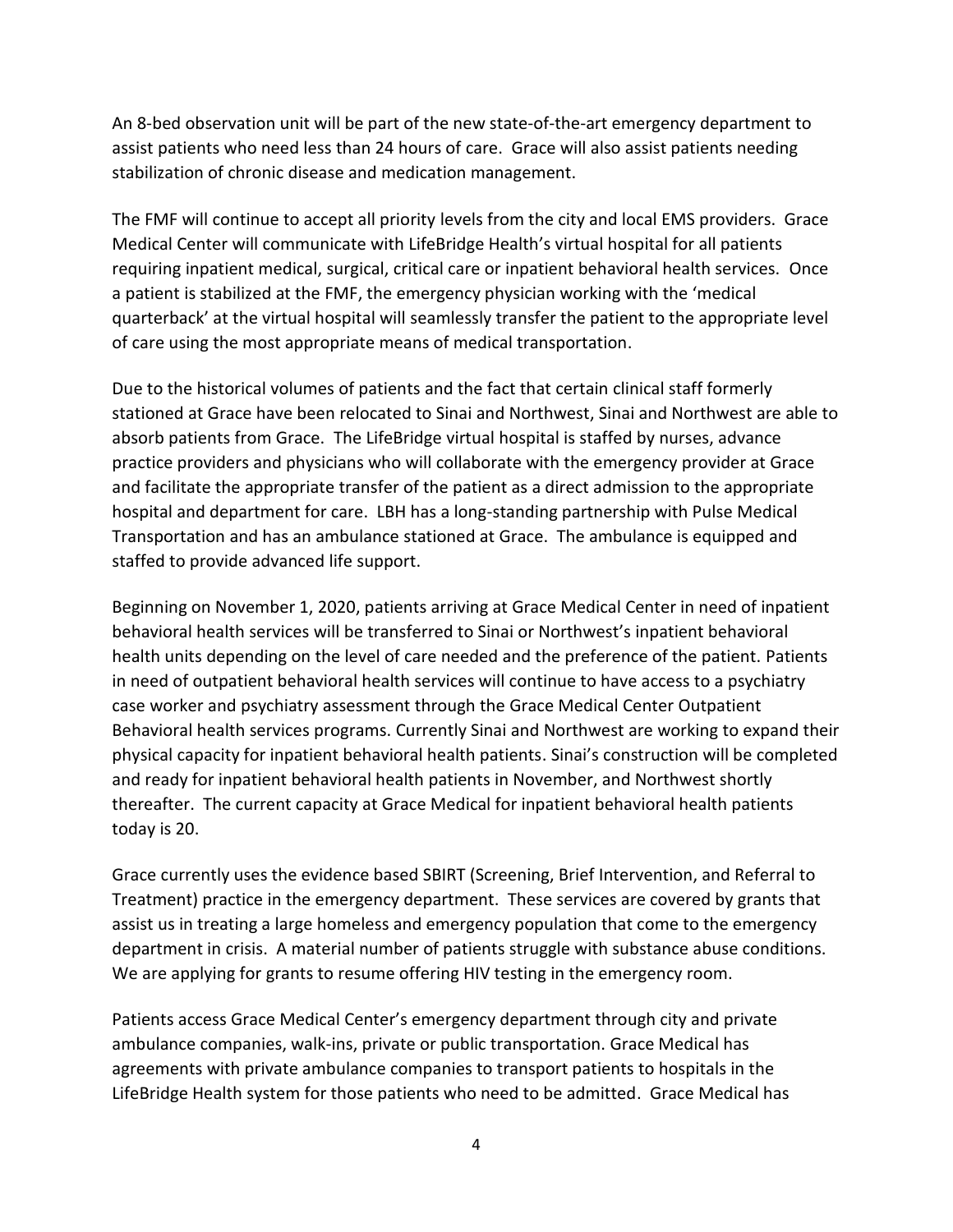proactively worked with MIEMSS (Maryland Institute for Emergency Medical Services Systems) to ensure that there are no disruptions and to make sure that communities in west Baltimore are served and patients are brought to Grace Medical Center via 911 calls.

We have had (and will continue) ongoing dialogue with the local EMS providers and state authorities to best serve the needs of our patients and the community. We follow EMTALA laws governing emergency departments.

## *Outpatient Dialysis*

Other services continuing at Grace Medical Center include the 35-chair outpatient dialysis center that will continue to provide dialysis and nephrology care. Grace Medical currently takes all outpatient dialysis patients regardless of their ability to pay. We assist uninsured patients by helping them sign up for Medicaid. The nephrologists who oversee the program are currently completing over 1,300 treatments per month. The need for dialysis is so great in the community that we are expanding the program to add 6 additional chairs.

#### *Primary Care*

Along with our dialysis program, primary care and specialty care continue on-site and will both be expanded. The current primary care physicians will continue their services and provide those services regardless of a patient's ability to pay. The primary care physicians participate in the Community Health Needs Assessment and assist with the implementation plan as much of the focus has been on obesity, diabetes, chronic disease management and social needs coordination. The primary care clinic will also include certain pediatric services.

## *Specialty Services*

In partnership with primary care, Grace Medical Center will continue endocrinology services to address diabetes and metabolic conditions and a licensed diabetes educator will provide services around diabetes education. Additional specialty services will be embedded with primary care. Other specialties we are planning include vascular surgery, as well as orthopedics, podiatry, urology, neurology, ophthalmology, wound care, general outpatient surgical services, gastroenterology, and cardiology. Those services are delivered in the clinic setting as well as emergency and outpatient settings.

## *Outpatient Surgery*

Grace Medical Center will include two surgical suites for outpatient surgeries and procedures. Procedures such as wound debridement, abscess drainage and outpatient orthoscopic and endoscopic procedures will be offered.

#### Plan for Job Retraining and Placement of Grace Medical Center Employees